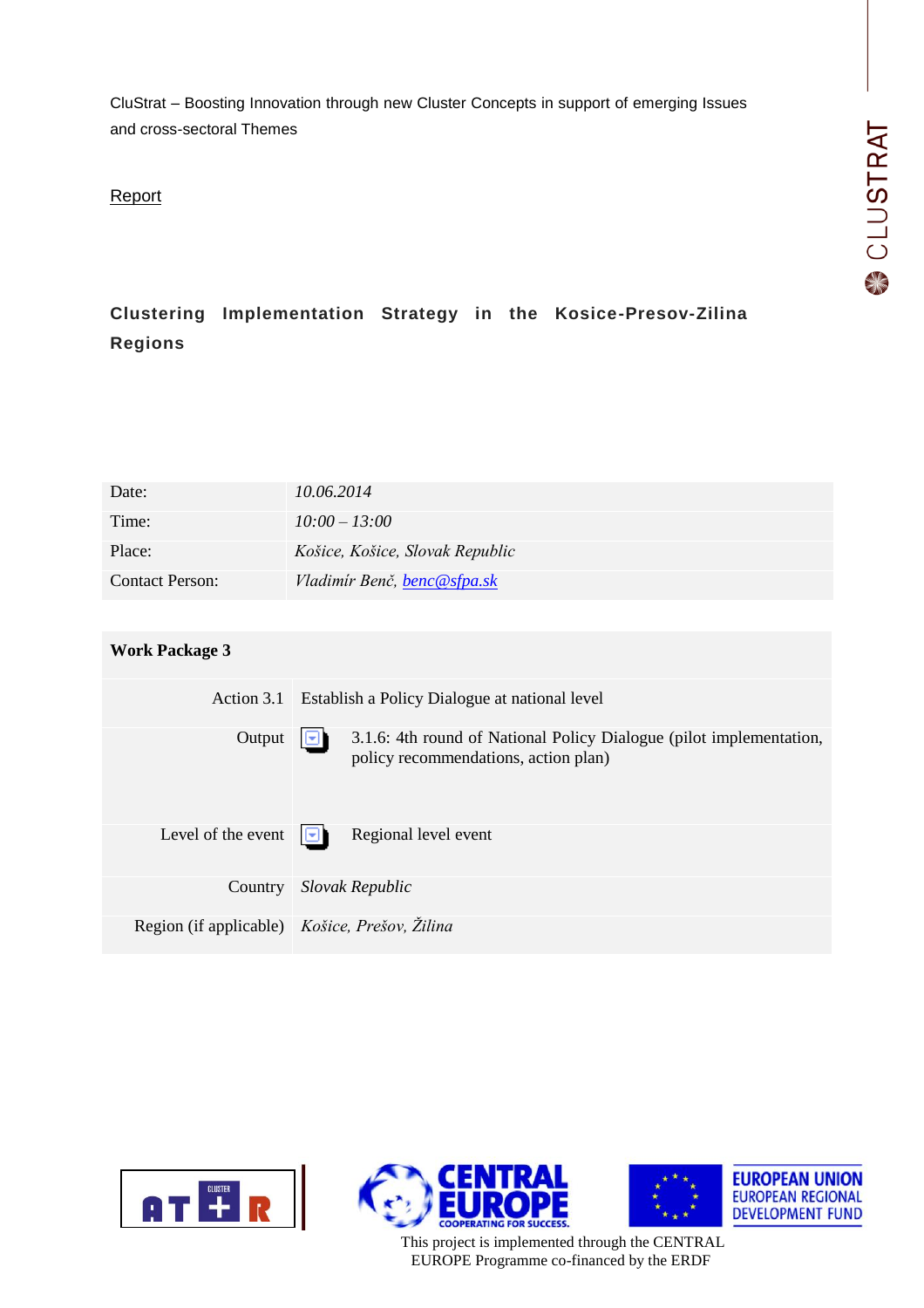#### Objective of the event:

Main objective of the event was to inform and discuss with regional stakeholders from Kosice, Presov and Zilina regions (Slovakia) on the progress of the CluStrat project and to discussion the Strategy elaboration (WP5) and Pilot Actions implementation (WP6).

#### Participants:

In total more than 25 stakeholders from 3 Slovak regions participated. Participants were regional policy makers, cluster managers, researchers and academicians, representatives of firms and chambers of commerce and industry.

## Topics discussed:

In the beginning, Mr. Jaromír Jezný, Chairman of the Board of Directors of the Cluster AT+R informed about current activities of Cluster. He also informed about current clustering initiatives in Slovakia and about position of Clusters in government approved Smart Specialization Strategy of the Slovak Republic (RIS3). Prof. Čop, Executive Director of Cluster AT+R and Vladimír Benč, Project Manager of the Cluster AT+R informed participants about the current activities of CluStrat project, esp. on the progress of the 5 Pilot Actions in which Cluster AT+R participates: PA on human-machine systems, on advance materials, on light-weight materials, on ambient assisted living and on zero energy buildings. Prof. Cop also informed and presented draft Strategy elaborated by Italians (WP5). He also explained methodology and schedule of activities, esp. TPD in Ljubljana, where the discussion on the Strategy should be held.

Then, experts of Cluster AT+R for each Pilot Action (PA) had 5-10 minutes to present activities implemented within each PA and planned activities to finalize the PA.

Representatives of regional administration of Presov and Kosice regions informed about current elaboration of Regional Innovation Strategies for 2014-2020 (RIUS) and welcomed first results of the CluStrat Strategy and Pilot actions. They expressed their willing to include conclusions and recommendations from the PAs and Strategy to the RIUS.

#### Main ideas generated in the discussion:

There was general agreement on the integration of the CluStrat outputs for the RIUS and participants also welcomed that Slovak RIS3 includes also elements for supporting the clusters. Participants expressed need for higher support of new innovative tools that supports clustering activities. They welcomed that CluStrat Strategy is trying to foster new models of clustering in EU, however they also made a concern that Slovakia lacks basic tools for support of clustering, so first steps of the Government should go for establishing basic tools and to include clustering activities for the new Operational Programs for period of 2014-2020.